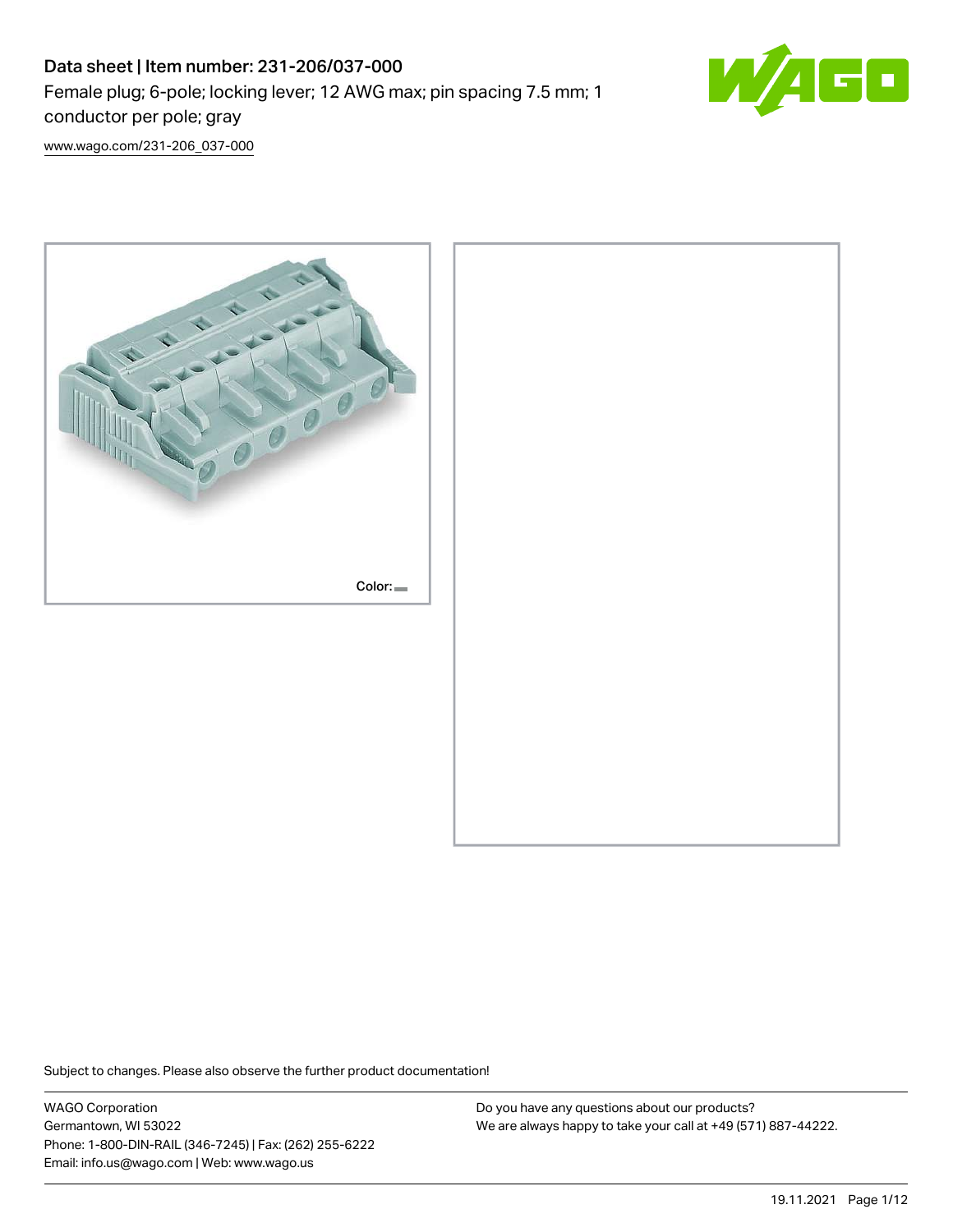



### Item description

- $\blacksquare$ Universal connection for all conductor types
- $\blacksquare$ Easy cable pre-assembly and on-unit wiring via vertical and horizontal CAGE CLAMP<sup>®</sup> actuation
- $\blacksquare$ Integrated test ports
- $\blacksquare$ With coding fingers

### Data Notes

| Safety information 1 | The <i>MCS – MULTI CONNECTION SYSTEM</i> includes connectors<br>without breaking capacity in accordance with DIN EN 61984. When<br>used as intended, these connectors must not be connected<br>/disconnected when live or under load. The circuit design should<br>ensure header pins, which can be touched, are not live when<br>unmated. |
|----------------------|--------------------------------------------------------------------------------------------------------------------------------------------------------------------------------------------------------------------------------------------------------------------------------------------------------------------------------------------|
| Variants:            | Gold-plated or partially gold-plated contact surfaces<br>Other versions (or variants) can be requested from WAGO Sales or<br>configured at https://configurator.wago.com/                                                                                                                                                                  |

# Electrical data

.<br>Subject to changes. Please also observe the further product documentation!

| <b>WAGO Corporation</b>                                | Do you have any questions about our products?                 |
|--------------------------------------------------------|---------------------------------------------------------------|
| Germantown, WI 53022                                   | We are always happy to take your call at +49 (571) 887-44222. |
| Phone: 1-800-DIN-RAIL (346-7245)   Fax: (262) 255-6222 |                                                               |
| Email: info.us@wago.com   Web: www.wago.us             |                                                               |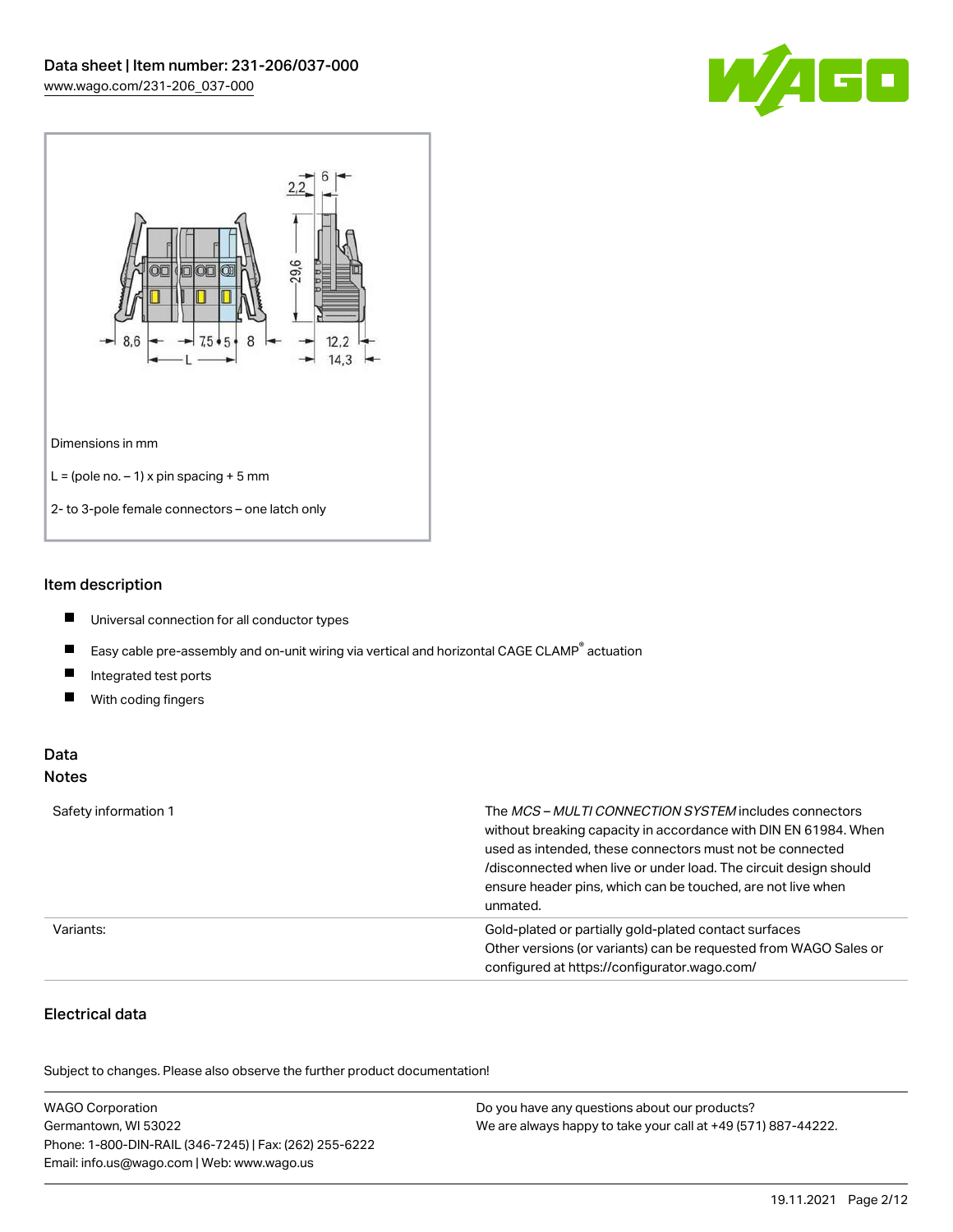

# IEC Approvals

| Ratings per                 | IEC/EN 60664-1                                            |
|-----------------------------|-----------------------------------------------------------|
| Rated voltage (III / 3)     | 500 V                                                     |
| Rated surge voltage (III/3) | 6 <sub>kV</sub>                                           |
| Rated voltage (III/2)       | 630 V                                                     |
| Rated surge voltage (III/2) | 6 <sub>kV</sub>                                           |
| Nominal voltage (II/2)      | 1000 V                                                    |
| Rated surge voltage (II/2)  | 6 <sub>kV</sub>                                           |
| Rated current               | 16A                                                       |
| Legend (ratings)            | (III / 2) ≙ Overvoltage category III / Pollution degree 2 |

### UL Approvals

| Approvals per                  | UL 1059 |
|--------------------------------|---------|
| Rated voltage UL (Use Group B) | 300 V   |
| Rated current UL (Use Group B) | 15 A    |
| Rated voltage UL (Use Group D) | 300 V   |
| Rated current UL (Use Group D) | 10 A    |

### Ratings per UL

| Rated voltage UL 1977 | 600 V |
|-----------------------|-------|
| Rated current UL 1977 |       |

## CSA Approvals

| Approvals per                   | CSA   |
|---------------------------------|-------|
| Rated voltage CSA (Use Group B) | 300 V |
| Rated current CSA (Use Group B) | 15 A  |
| Rated voltage CSA (Use Group D) | 300 V |
| Rated current CSA (Use Group D) | 10 A  |

#### Connection data

| Total number of connection points |  |
|-----------------------------------|--|
| Total number of potentials        |  |
| Number of connection types        |  |
| Number of levels                  |  |

Subject to changes. Please also observe the further product documentation!

WAGO Corporation Germantown, WI 53022 Phone: 1-800-DIN-RAIL (346-7245) | Fax: (262) 255-6222 Email: info.us@wago.com | Web: www.wago.us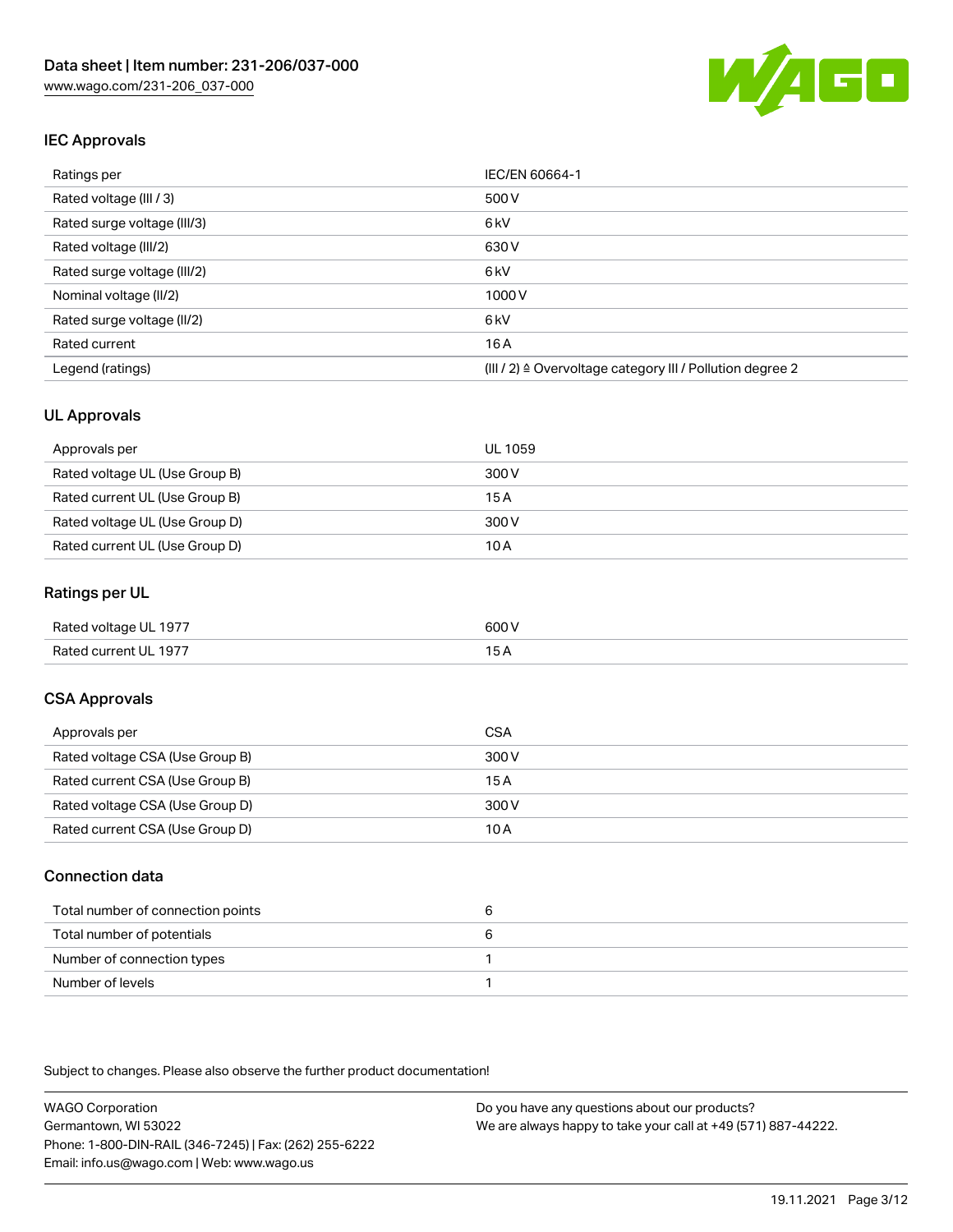

### Connection 1

| Connection technology                             | CAGE CLAMP®                            |
|---------------------------------------------------|----------------------------------------|
| Actuation type                                    | Operating tool                         |
| Solid conductor                                   | $0.082.5$ mm <sup>2</sup> / 28  12 AWG |
| Fine-stranded conductor                           | $0.082.5$ mm <sup>2</sup> / 28  12 AWG |
| Fine-stranded conductor; with insulated ferrule   | $0.251.5$ mm <sup>2</sup>              |
| Fine-stranded conductor; with uninsulated ferrule | $0.252.5$ mm <sup>2</sup>              |
| Strip length                                      | 89 mm / 0.31  0.35 inch                |
| Number of poles                                   | 6                                      |
| Conductor entry direction to mating direction     | 0°                                     |

### Physical data

| Pin spacing | 7.5 mm / 0.295 inch  |
|-------------|----------------------|
| Width       | 59.1 mm / 2.327 inch |
| Height      | 14.3 mm / 0.563 inch |
| Depth       | 29.6 mm / 1.165 inch |

# Plug-in connection

| Contact type (pluggable connector) | Female connector/socket |
|------------------------------------|-------------------------|
| Connector (connection type)        | for conductor           |
| Mismating protection               | No                      |
| Locking of plug-in connection      | locking lever           |

# Material data

| Color                       | gray                              |
|-----------------------------|-----------------------------------|
| Material group              |                                   |
| Insulation material         | Polyamide (PA66)                  |
| Flammability class per UL94 | V0                                |
| Clamping spring material    | Chrome nickel spring steel (CrNi) |
| Contact material            | Copper alloy                      |
| Contact plating             | tin-plated                        |
| Fire load                   | $0.246$ MJ                        |
| Weight                      | 13.8g                             |

Subject to changes. Please also observe the further product documentation!

| <b>WAGO Corporation</b>                                | Do you have any questions about our products?                 |
|--------------------------------------------------------|---------------------------------------------------------------|
| Germantown, WI 53022                                   | We are always happy to take your call at +49 (571) 887-44222. |
| Phone: 1-800-DIN-RAIL (346-7245)   Fax: (262) 255-6222 |                                                               |
| Email: info.us@wago.com   Web: www.wago.us             |                                                               |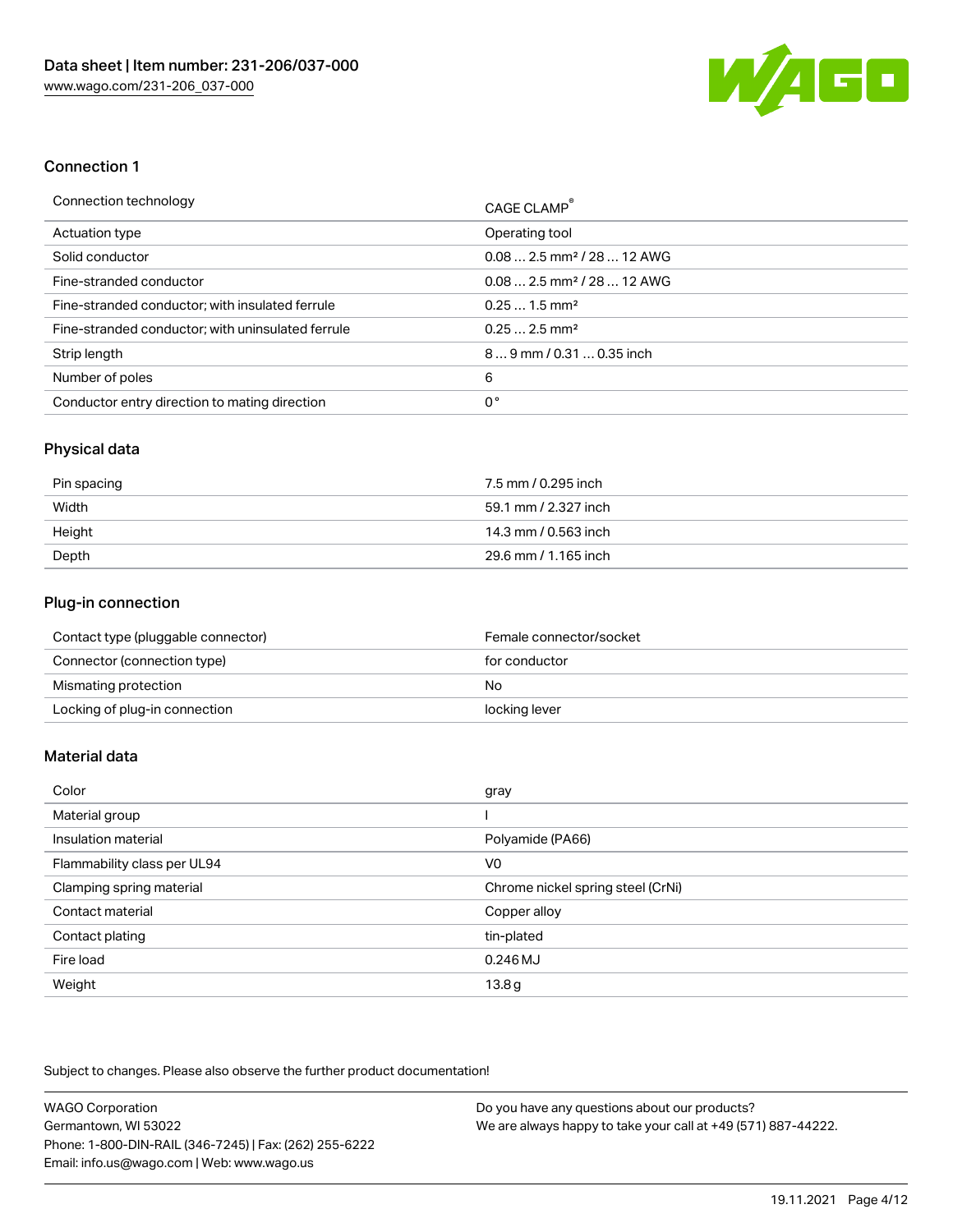

### Environmental requirements

| Limit temperature range | +85 °C<br>-60 |  |
|-------------------------|---------------|--|

#### Commercial data

| Product Group         | 3 (Multi Conn. System) |
|-----------------------|------------------------|
| PU (SPU)              | 25 Stück               |
| Packaging type        | box                    |
| Country of origin     | DE                     |
| <b>GTIN</b>           | 4044918344289          |
| Customs tariff number | 8536694040             |

#### Approvals / Certificates

#### Country specific Approvals

| Logo | Approval                                            | <b>Additional Approval Text</b> | Certificate<br>name |
|------|-----------------------------------------------------|---------------------------------|---------------------|
|      | <b>CB</b><br>DEKRA Certification B.V.               | IEC 61984                       | NL-39756            |
|      | <b>CSA</b><br><b>DEKRA Certification B.V.</b>       | C <sub>22.2</sub>               | 1466354             |
| EMA  | <b>KEMA/KEUR</b><br><b>DEKRA Certification B.V.</b> | EN 61984                        | 2190761.01          |

#### Ship Approvals

| Logo          | Approval                                                | <b>Additional Approval Text</b> | Certificate<br>name                |
|---------------|---------------------------------------------------------|---------------------------------|------------------------------------|
| ABS           | <b>ABS</b><br>American Bureau of Shipping               | $\overline{\phantom{a}}$        | $19 -$<br>HG1869876-<br><b>PDA</b> |
| <b>BUNEAU</b> | <b>BV</b><br>Bureau Veritas S.A.                        | <b>IEC 60998</b>                | 11915/D0<br><b>BV</b>              |
|               | <b>DNV GL</b><br>Det Norske Veritas, Germanischer Lloyd | $\overline{\phantom{0}}$        | TAE000016Z                         |

Subject to changes. Please also observe the further product documentation!

| <b>WAGO Corporation</b>                                | Do you have any questions about our products?                 |
|--------------------------------------------------------|---------------------------------------------------------------|
| Germantown, WI 53022                                   | We are always happy to take your call at +49 (571) 887-44222. |
| Phone: 1-800-DIN-RAIL (346-7245)   Fax: (262) 255-6222 |                                                               |
| Email: info.us@wago.com   Web: www.wago.us             |                                                               |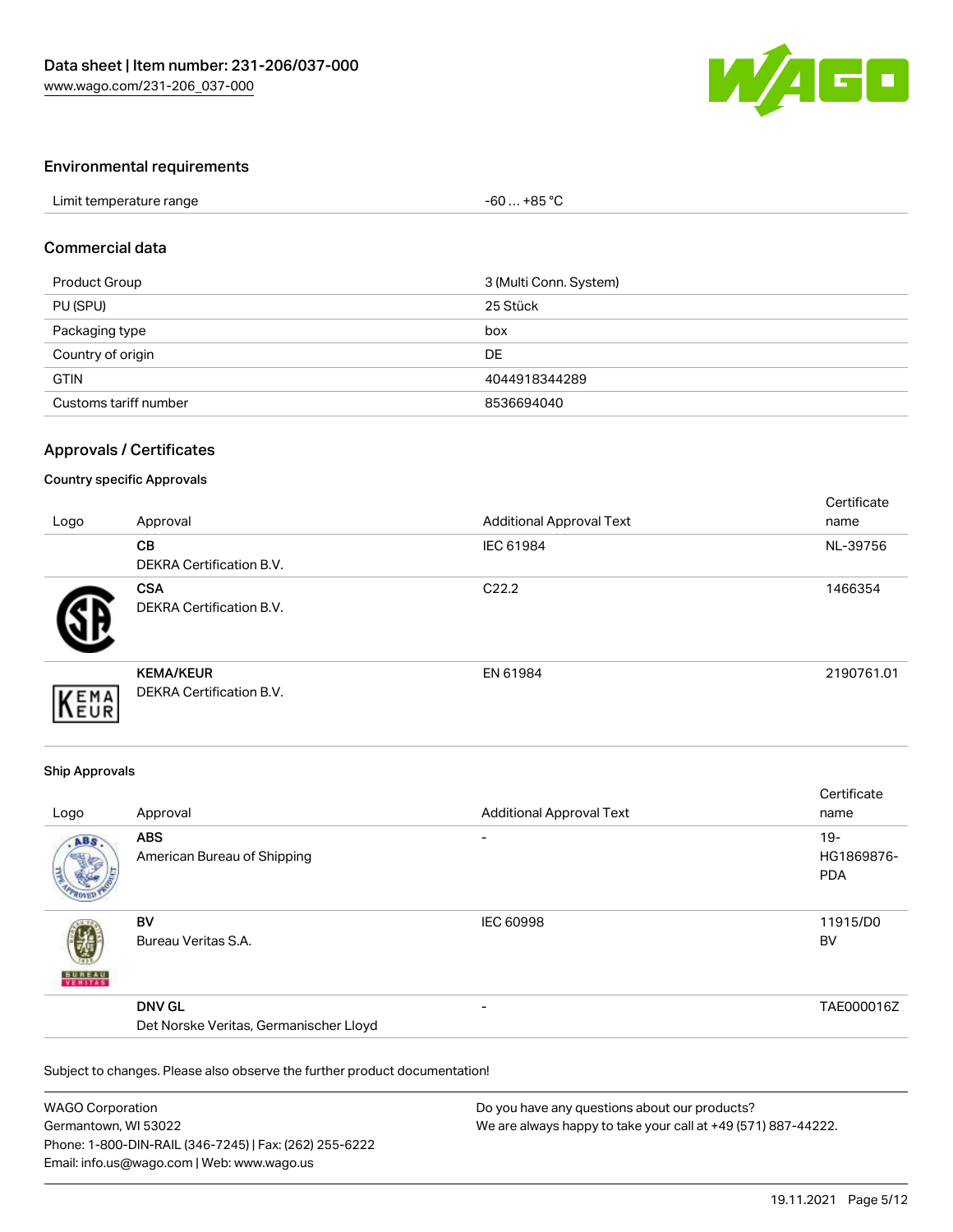

#### UL-Approvals

| Logo                       | Approval                                    | <b>Additional Approval Text</b> | Certificate<br>name |
|----------------------------|---------------------------------------------|---------------------------------|---------------------|
| $\boldsymbol{\mathcal{P}}$ | <b>UR</b><br>Underwriters Laboratories Inc. | UL 1059                         | E45172              |
| $\boldsymbol{\mathcal{P}}$ | UR<br>Underwriters Laboratories Inc.        | <b>UL 1977</b>                  | E45171              |

#### Counterpart



| 110111110.701-000<br>1-conductor male connector; CAGE CLAMP <sup>®</sup> ; 2.5 mm <sup>2</sup> ; Pin spacing 7.5 mm; 6-pole; 2,50 mm <sup>2</sup> ;<br>gray | www.wago.com/731-606             |
|-------------------------------------------------------------------------------------------------------------------------------------------------------------|----------------------------------|
| Item no.231-236/001-000<br>Male header; 6-pole; THT; 1.0 x 1.0 mm solder pin; straight; pin spacing 7.5 mm; gray                                            | www.wago.com/231-236/001-<br>000 |
| ltem no.231-836/001-000                                                                                                                                     | www.wago.com/231-836/001-        |

| ltem no.231-836/001-000                                                            | WWW.W |
|------------------------------------------------------------------------------------|-------|
| THT male header; 1.0 x 1.0 mm solder pin; angled; Pin spacing 7.5 mm; 6-pole; gray | 000   |

#### Optional accessories

Insulations stops

Insulation stop



Item no.: 231-673 Insulation stop; 0.08-0.2 mm<sup>2</sup> / 0.2 mm<sup>2</sup> "s"; white [www.wago.com/231-673](http://www.wago.com/231-673) www.wago.com/231-673

**COLLEGE** CELER

Item no.: 231-674 Insulation stop; 0.25 - 0.5 mm²; light gray [www.wago.com/231-674](http://www.wago.com/231-674)

GEER LEEEE

Item no.: 231-675 Insulation stop; 0.75 - 1 mm<sup>2</sup>; dark gray [www.wago.com/231-675](http://www.wago.com/231-675) msulation stop; 0.75 - 1 mm<sup>2</sup>; dark gray

**Ferrules** 

**Ferrule** 

Subject to changes. Please also observe the further product documentation!

WAGO Corporation Germantown, WI 53022 Phone: 1-800-DIN-RAIL (346-7245) | Fax: (262) 255-6222 Email: info.us@wago.com | Web: www.wago.us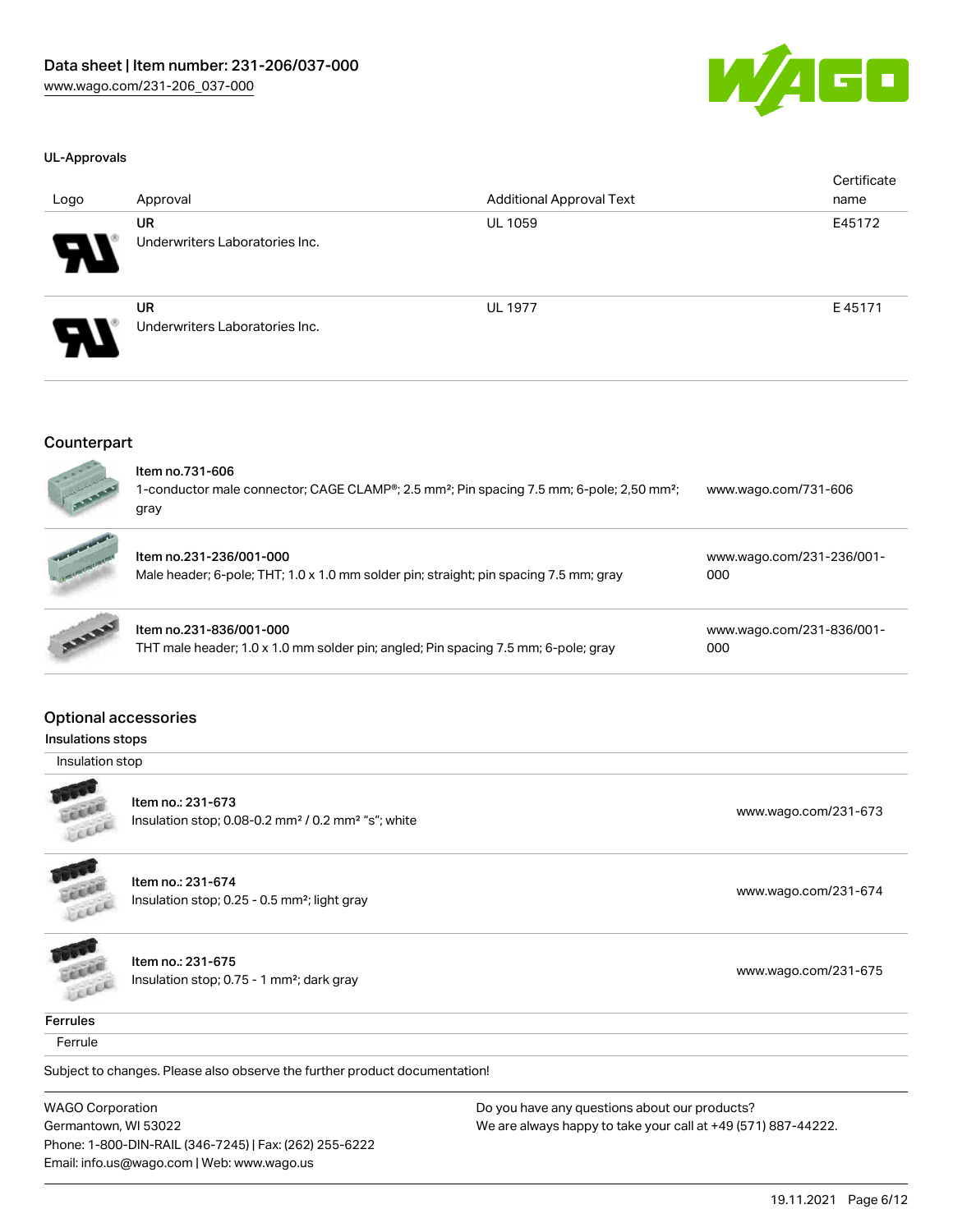# Data sheet | Item number: 231-206/037-000

[www.wago.com/231-206\\_037-000](http://www.wago.com/231-206_037-000)



|    | <b>WAGO Corporation</b><br>Do you have any questions about our products?                                                                                                           |                      |
|----|------------------------------------------------------------------------------------------------------------------------------------------------------------------------------------|----------------------|
|    | Subject to changes. Please also observe the further product documentation!                                                                                                         |                      |
|    | Item no.: 216-151<br>Ferrule; Sleeve for 0.25 mm <sup>2</sup> / AWG 24; uninsulated; electro-tin plated                                                                            | www.wago.com/216-151 |
|    | Item no.: 216-202<br>Ferrule; Sleeve for 0.75 mm <sup>2</sup> / 18 AWG; insulated; electro-tin plated; gray                                                                        | www.wago.com/216-202 |
|    | Item no.: 216-203<br>Ferrule; Sleeve for 1 mm <sup>2</sup> / AWG 18; insulated; electro-tin plated; red                                                                            | www.wago.com/216-203 |
|    | Item no.: 216-152<br>Ferrule; Sleeve for 0.34 mm <sup>2</sup> / AWG 24; uninsulated; electro-tin plated                                                                            | www.wago.com/216-152 |
|    | Item no.: 216-141<br>Ferrule; Sleeve for 0.5 mm <sup>2</sup> / 20 AWG; uninsulated; electro-tin plated; electrolytic copper; gastight<br>crimped; acc. to DIN 46228, Part 1/08.92  | www.wago.com/216-141 |
|    | Item no.: 216-131<br>Ferrule; Sleeve for 0.25 mm <sup>2</sup> / AWG 24; uninsulated; electro-tin plated; silver-colored                                                            | www.wago.com/216-131 |
|    | Item no.: 216-143<br>Ferrule; Sleeve for 1 mm <sup>2</sup> / AWG 18; uninsulated; electro-tin plated; electrolytic copper; gastight<br>crimped; acc. to DIN 46228, Part 1/08.92    | www.wago.com/216-143 |
|    | Item no.: 216-121<br>Ferrule; Sleeve for 0.5 mm <sup>2</sup> / AWG 22; uninsulated; electro-tin plated; silver-colored                                                             | www.wago.com/216-121 |
|    | Item no.: 216-132<br>Ferrule; Sleeve for 0.34 mm <sup>2</sup> / AWG 24; uninsulated; electro-tin plated                                                                            | www.wago.com/216-132 |
|    | Item no.: 216-142<br>Ferrule; Sleeve for 0.75 mm <sup>2</sup> / 18 AWG; uninsulated; electro-tin plated; electrolytic copper; gastight<br>crimped; acc. to DIN 46228, Part 1/08.92 | www.wago.com/216-142 |
|    | Item no.: 216-124<br>Ferrule; Sleeve for 1.5 mm <sup>2</sup> / AWG 16; uninsulated; electro-tin plated                                                                             | www.wago.com/216-124 |
|    | Item no.: 216-122<br>Ferrule; Sleeve for 0.75 mm <sup>2</sup> / AWG 20; uninsulated; electro-tin plated; silver-colored                                                            | www.wago.com/216-122 |
|    | Item no.: 216-123<br>Ferrule; Sleeve for 1 mm <sup>2</sup> / AWG 18; uninsulated; electro-tin plated; silver-colored                                                               | www.wago.com/216-123 |
|    | Item no.: 216-103<br>Ferrule; Sleeve for 1 mm <sup>2</sup> / AWG 18; uninsulated; electro-tin plated                                                                               | www.wago.com/216-103 |
| ĭ. | Item no.: 216-102<br>Ferrule; Sleeve for 0.75 mm <sup>2</sup> / AWG 20; uninsulated; electro-tin plated; silver-colored                                                            | www.wago.com/216-102 |
|    | Item no.: 216-106<br>Ferrule; Sleeve for 2.5 mm <sup>2</sup> / AWG 14; uninsulated; electro-tin plated; silver-colored                                                             | www.wago.com/216-106 |
|    | Item no.: 216-104<br>Ferrule; Sleeve for 1.5 mm <sup>2</sup> / AWG 16; uninsulated; electro-tin plated; silver-colored                                                             | www.wago.com/216-104 |
|    | Item no.: 216-101<br>Ferrule; Sleeve for 0.5 mm <sup>2</sup> / AWG 22; uninsulated; electro-tin plated; silver-colored                                                             | www.wago.com/216-101 |

Germantown, WI 53022 Phone: 1-800-DIN-RAIL (346-7245) | Fax: (262) 255-6222 Email: info.us@wago.com | Web: www.wago.us

We are always happy to take your call at +49 (571) 887-44222.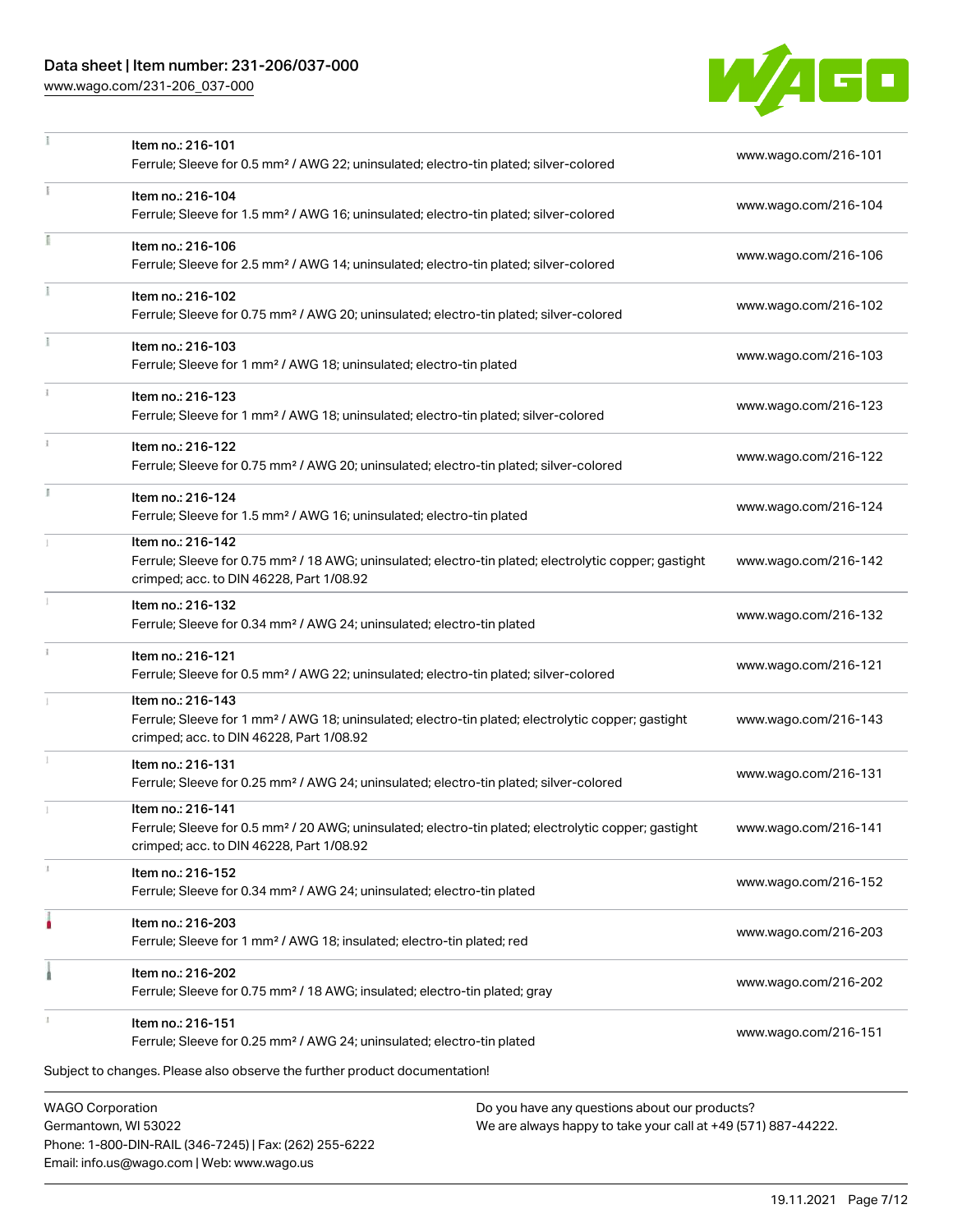Phone: 1-800-DIN-RAIL (346-7245) | Fax: (262) 255-6222

Email: info.us@wago.com | Web: www.wago.us

[www.wago.com/231-206\\_037-000](http://www.wago.com/231-206_037-000)



| 1                       | Item no.: 216-204                                                                                                                                                                                       |                                                                                                                | www.wago.com/216-204 |
|-------------------------|---------------------------------------------------------------------------------------------------------------------------------------------------------------------------------------------------------|----------------------------------------------------------------------------------------------------------------|----------------------|
|                         | Ferrule; Sleeve for 1.5 mm <sup>2</sup> / AWG 16; insulated; electro-tin plated; black                                                                                                                  |                                                                                                                |                      |
|                         | Item no.: 216-144<br>Ferrule; Sleeve for 1.5 mm <sup>2</sup> / AWG 16; uninsulated; electro-tin plated; electrolytic copper; gastight<br>crimped; acc. to DIN 46228, Part 1/08.92; silver-colored       |                                                                                                                | www.wago.com/216-144 |
|                         | Item no.: 216-201<br>Ferrule; Sleeve for 0.5 mm <sup>2</sup> / 20 AWG; insulated; electro-tin plated; white                                                                                             |                                                                                                                | www.wago.com/216-201 |
|                         | Item no.: 216-223<br>Ferrule; Sleeve for 1 mm <sup>2</sup> / AWG 18; insulated; electro-tin plated; red                                                                                                 |                                                                                                                | www.wago.com/216-223 |
|                         | Item no.: 216-241<br>Ferrule; Sleeve for 0.5 mm <sup>2</sup> / 20 AWG; insulated; electro-tin plated; electrolytic copper; gastight<br>crimped; acc. to DIN 46228, Part 4/09.90; white                  |                                                                                                                | www.wago.com/216-241 |
|                         | Item no.: 216-242<br>Ferrule; Sleeve for 0.75 mm <sup>2</sup> / 18 AWG; insulated; electro-tin plated; electrolytic copper; gastight<br>crimped; acc. to DIN 46228, Part 4/09.90; gray                  |                                                                                                                | www.wago.com/216-242 |
|                         | Item no.: 216-222<br>Ferrule; Sleeve for 0.75 mm <sup>2</sup> / 18 AWG; insulated; electro-tin plated; gray                                                                                             |                                                                                                                | www.wago.com/216-222 |
|                         | Item no.: 216-221<br>Ferrule; Sleeve for 0.5 mm <sup>2</sup> / 20 AWG; insulated; electro-tin plated; white                                                                                             |                                                                                                                | www.wago.com/216-221 |
| Ă                       | Item no.: 216-224<br>Ferrule; Sleeve for 1.5 mm <sup>2</sup> / AWG 16; insulated; electro-tin plated; black                                                                                             |                                                                                                                | www.wago.com/216-224 |
|                         | Item no.: 216-243<br>Ferrule; Sleeve for 1 mm <sup>2</sup> / AWG 18; insulated; electro-tin plated; electrolytic copper; gastight crimped; www.wago.com/216-243<br>acc. to DIN 46228, Part 4/09.90; red |                                                                                                                |                      |
| 1                       | Item no.: 216-244<br>Ferrule; Sleeve for 1.5 mm <sup>2</sup> / AWG 16; insulated; electro-tin plated; electrolytic copper; gastight<br>crimped; acc. to DIN 46228, Part 4/09.90; black                  |                                                                                                                | www.wago.com/216-244 |
|                         | Item no.: 216-263<br>Ferrule; Sleeve for 1 mm <sup>2</sup> / AWG 18; insulated; electro-tin plated; electrolytic copper; gastight crimped; www.wago.com/216-263<br>acc. to DIN 46228, Part 4/09.90; red |                                                                                                                |                      |
| Ă                       | Item no.: 216-264<br>Ferrule; Sleeve for 1.5 mm <sup>2</sup> / AWG 16; insulated; electro-tin plated; electrolytic copper; gastight<br>crimped; acc. to DIN 46228, Part 4/09.90; black                  |                                                                                                                | www.wago.com/216-264 |
| 1                       | Item no.: 216-284<br>Ferrule; Sleeve for 1.5 mm <sup>2</sup> / AWG 16; insulated; electro-tin plated; electrolytic copper; gastight<br>crimped; acc. to DIN 46228, Part 4/09.90; black                  |                                                                                                                | www.wago.com/216-284 |
|                         | Item no.: 216-262<br>Ferrule; Sleeve for 0.75 mm <sup>2</sup> / 18 AWG; insulated; electro-tin plated; electrolytic copper; gastight<br>crimped; acc. to DIN 46228, Part 4/09.90; gray                  |                                                                                                                | www.wago.com/216-262 |
|                         | Item no.: 216-301<br>Ferrule; Sleeve for 0.25 mm <sup>2</sup> / AWG 24; insulated; electro-tin plated; yellow                                                                                           |                                                                                                                | www.wago.com/216-301 |
|                         | Item no.: 216-321<br>Ferrule; Sleeve for 0.25 mm <sup>2</sup> / AWG 24; insulated; electro-tin plated; yellow                                                                                           |                                                                                                                | www.wago.com/216-321 |
|                         | Subject to changes. Please also observe the further product documentation!                                                                                                                              |                                                                                                                |                      |
| <b>WAGO Corporation</b> | Germantown, WI 53022                                                                                                                                                                                    | Do you have any questions about our products?<br>We are always happy to take your call at +49 (571) 887-44222. |                      |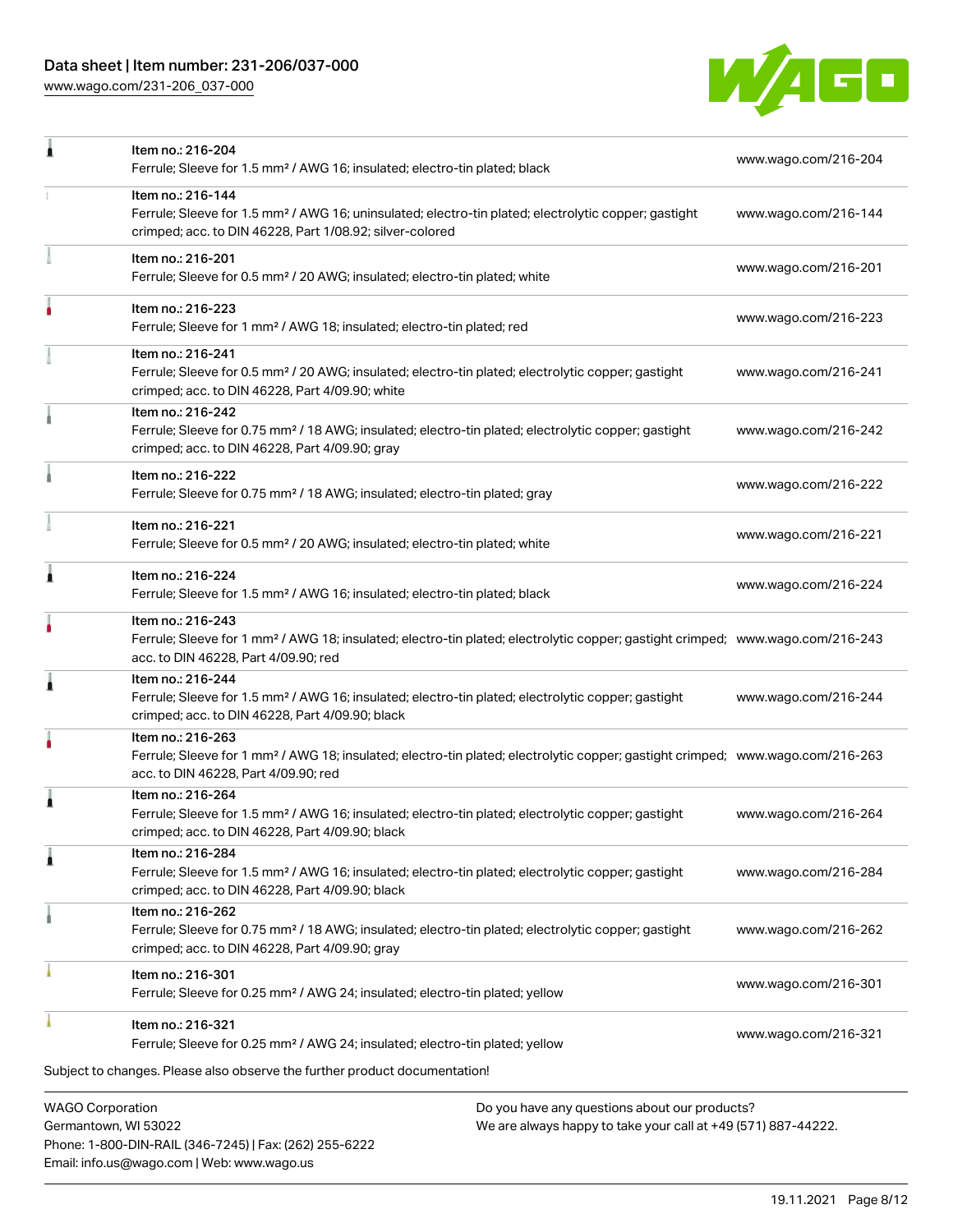[www.wago.com/231-206\\_037-000](http://www.wago.com/231-206_037-000)



| Item no.: 216-302<br>www.wago.com/216-302<br>Ferrule; Sleeve for 0.34 mm <sup>2</sup> / 22 AWG; insulated; electro-tin plated; green<br>Cover<br>Cover<br>Item no.: 231-668<br>www.wago.com/231-668<br>Lockout caps; for covering unused clamping units; gray<br><b>Testing accessories</b><br>Testing accessories<br>Item no.: 210-136<br>www.wago.com/210-136<br>Test plug; 2 mm Ø; with 500 mm cable<br>Item no.: 231-662<br>www.wago.com/231-662<br>Test plugs for female connectors; for 7.5 mm and 7.62 mm pin spacing; 2,50 mm <sup>2</sup> ; light gray<br><b>Tools</b><br>Operating tool<br>Item no.: 210-657<br>www.wago.com/210-657<br>Operating tool; Blade: 3.5 x 0.5 mm; with a partially insulated shaft; short; multicoloured<br>Item no.: 210-720<br>www.wago.com/210-720<br>Operating tool; Blade: 3.5 x 0.5 mm; with a partially insulated shaft; multicoloured<br>Item no.: 231-131<br>www.wago.com/231-131<br>Operating tool; made of insulating material; 1-way; loose; white<br>Item no.: 231-291<br>www.wago.com/231-291<br>Operating tool; made of insulating material; 1-way; loose; red<br>Marking accessories<br>Marking strip<br>Item no.: 210-331/750-202<br>www.wago.com/210-331<br>Marking strips; as a DIN A4 sheet; MARKED; 1-16 (100x); Height of marker strip: 2.3 mm/0.091 in; Strip<br>/750-202<br>length 182 mm; Horizontal marking; Self-adhesive; white<br>Item no.: 210-332/750-020<br>www.wago.com/210-332<br>Marking strips; as a DIN A4 sheet; MARKED; 1-20 (80x); Height of marker strip: 3 mm; Strip length 182<br>/750-020<br>mm; Horizontal marking; Self-adhesive; white | Item no.: 216-322<br>Ferrule; Sleeve for 0.34 mm <sup>2</sup> / 22 AWG; insulated; electro-tin plated; green | www.wago.com/216-322 |
|----------------------------------------------------------------------------------------------------------------------------------------------------------------------------------------------------------------------------------------------------------------------------------------------------------------------------------------------------------------------------------------------------------------------------------------------------------------------------------------------------------------------------------------------------------------------------------------------------------------------------------------------------------------------------------------------------------------------------------------------------------------------------------------------------------------------------------------------------------------------------------------------------------------------------------------------------------------------------------------------------------------------------------------------------------------------------------------------------------------------------------------------------------------------------------------------------------------------------------------------------------------------------------------------------------------------------------------------------------------------------------------------------------------------------------------------------------------------------------------------------------------------------------------------------------------------------------------------------------------------------|--------------------------------------------------------------------------------------------------------------|----------------------|
|                                                                                                                                                                                                                                                                                                                                                                                                                                                                                                                                                                                                                                                                                                                                                                                                                                                                                                                                                                                                                                                                                                                                                                                                                                                                                                                                                                                                                                                                                                                                                                                                                            |                                                                                                              |                      |
|                                                                                                                                                                                                                                                                                                                                                                                                                                                                                                                                                                                                                                                                                                                                                                                                                                                                                                                                                                                                                                                                                                                                                                                                                                                                                                                                                                                                                                                                                                                                                                                                                            |                                                                                                              |                      |
|                                                                                                                                                                                                                                                                                                                                                                                                                                                                                                                                                                                                                                                                                                                                                                                                                                                                                                                                                                                                                                                                                                                                                                                                                                                                                                                                                                                                                                                                                                                                                                                                                            |                                                                                                              |                      |
|                                                                                                                                                                                                                                                                                                                                                                                                                                                                                                                                                                                                                                                                                                                                                                                                                                                                                                                                                                                                                                                                                                                                                                                                                                                                                                                                                                                                                                                                                                                                                                                                                            |                                                                                                              |                      |
|                                                                                                                                                                                                                                                                                                                                                                                                                                                                                                                                                                                                                                                                                                                                                                                                                                                                                                                                                                                                                                                                                                                                                                                                                                                                                                                                                                                                                                                                                                                                                                                                                            |                                                                                                              |                      |
|                                                                                                                                                                                                                                                                                                                                                                                                                                                                                                                                                                                                                                                                                                                                                                                                                                                                                                                                                                                                                                                                                                                                                                                                                                                                                                                                                                                                                                                                                                                                                                                                                            |                                                                                                              |                      |
|                                                                                                                                                                                                                                                                                                                                                                                                                                                                                                                                                                                                                                                                                                                                                                                                                                                                                                                                                                                                                                                                                                                                                                                                                                                                                                                                                                                                                                                                                                                                                                                                                            |                                                                                                              |                      |
|                                                                                                                                                                                                                                                                                                                                                                                                                                                                                                                                                                                                                                                                                                                                                                                                                                                                                                                                                                                                                                                                                                                                                                                                                                                                                                                                                                                                                                                                                                                                                                                                                            |                                                                                                              |                      |
|                                                                                                                                                                                                                                                                                                                                                                                                                                                                                                                                                                                                                                                                                                                                                                                                                                                                                                                                                                                                                                                                                                                                                                                                                                                                                                                                                                                                                                                                                                                                                                                                                            |                                                                                                              |                      |
|                                                                                                                                                                                                                                                                                                                                                                                                                                                                                                                                                                                                                                                                                                                                                                                                                                                                                                                                                                                                                                                                                                                                                                                                                                                                                                                                                                                                                                                                                                                                                                                                                            |                                                                                                              |                      |
|                                                                                                                                                                                                                                                                                                                                                                                                                                                                                                                                                                                                                                                                                                                                                                                                                                                                                                                                                                                                                                                                                                                                                                                                                                                                                                                                                                                                                                                                                                                                                                                                                            |                                                                                                              |                      |
|                                                                                                                                                                                                                                                                                                                                                                                                                                                                                                                                                                                                                                                                                                                                                                                                                                                                                                                                                                                                                                                                                                                                                                                                                                                                                                                                                                                                                                                                                                                                                                                                                            |                                                                                                              |                      |
|                                                                                                                                                                                                                                                                                                                                                                                                                                                                                                                                                                                                                                                                                                                                                                                                                                                                                                                                                                                                                                                                                                                                                                                                                                                                                                                                                                                                                                                                                                                                                                                                                            |                                                                                                              |                      |
|                                                                                                                                                                                                                                                                                                                                                                                                                                                                                                                                                                                                                                                                                                                                                                                                                                                                                                                                                                                                                                                                                                                                                                                                                                                                                                                                                                                                                                                                                                                                                                                                                            |                                                                                                              |                      |
|                                                                                                                                                                                                                                                                                                                                                                                                                                                                                                                                                                                                                                                                                                                                                                                                                                                                                                                                                                                                                                                                                                                                                                                                                                                                                                                                                                                                                                                                                                                                                                                                                            |                                                                                                              |                      |
|                                                                                                                                                                                                                                                                                                                                                                                                                                                                                                                                                                                                                                                                                                                                                                                                                                                                                                                                                                                                                                                                                                                                                                                                                                                                                                                                                                                                                                                                                                                                                                                                                            |                                                                                                              |                      |
|                                                                                                                                                                                                                                                                                                                                                                                                                                                                                                                                                                                                                                                                                                                                                                                                                                                                                                                                                                                                                                                                                                                                                                                                                                                                                                                                                                                                                                                                                                                                                                                                                            |                                                                                                              |                      |
|                                                                                                                                                                                                                                                                                                                                                                                                                                                                                                                                                                                                                                                                                                                                                                                                                                                                                                                                                                                                                                                                                                                                                                                                                                                                                                                                                                                                                                                                                                                                                                                                                            |                                                                                                              |                      |

## Downloads Documentation

Subject to changes. Please also observe the further product documentation!

WAGO Corporation Germantown, WI 53022 Phone: 1-800-DIN-RAIL (346-7245) | Fax: (262) 255-6222 Email: info.us@wago.com | Web: www.wago.us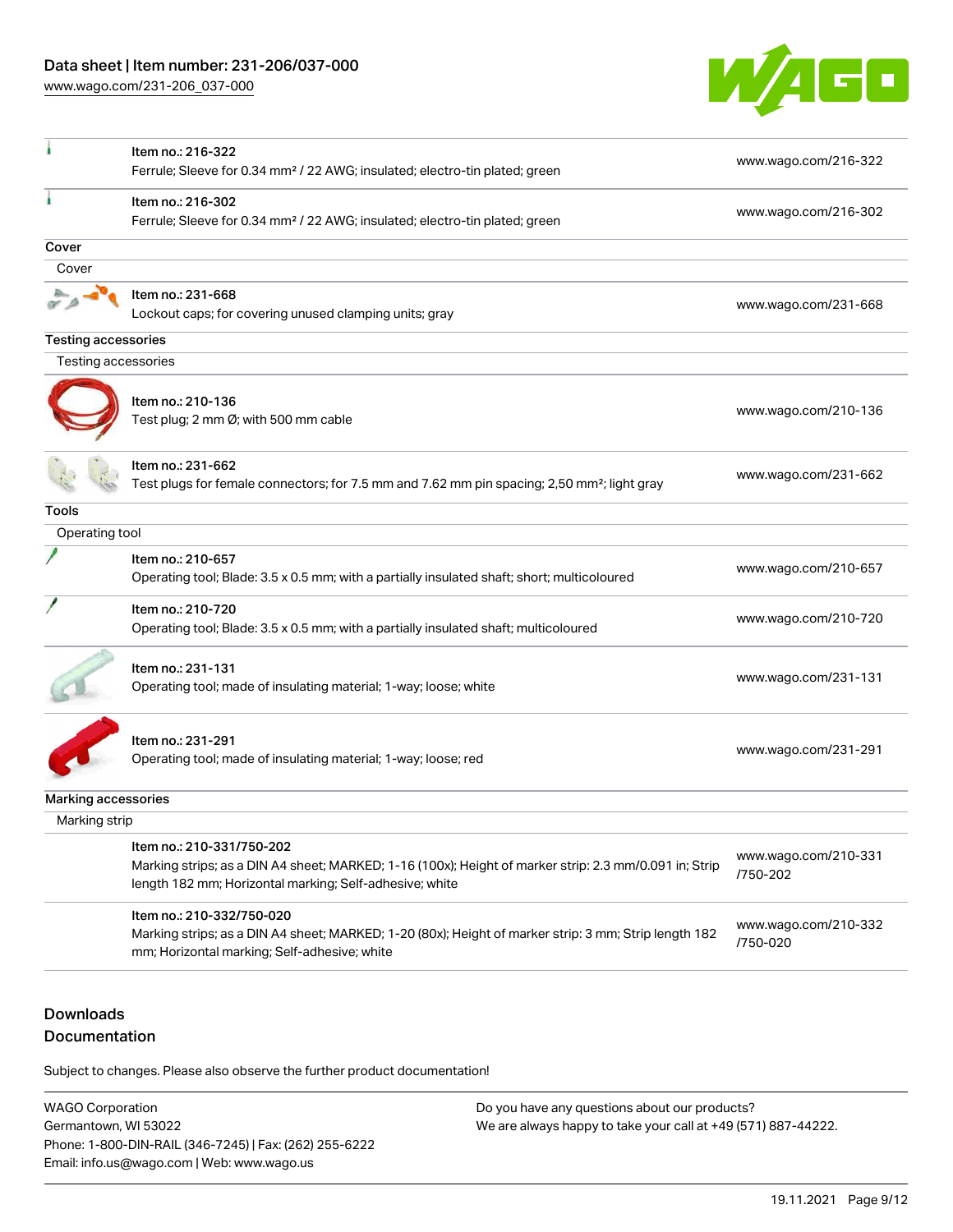Additional Information



| Technical explanations                                                                                                                              | 2019 Apr 3 | pdf<br>2.0 MB | Download |
|-----------------------------------------------------------------------------------------------------------------------------------------------------|------------|---------------|----------|
|                                                                                                                                                     |            |               |          |
| <b>CAD files</b>                                                                                                                                    |            |               |          |
| CAD data                                                                                                                                            |            |               |          |
| 2D/3D Models 231-206/037-000                                                                                                                        |            | <b>URL</b>    | Download |
| <b>CAE</b> data                                                                                                                                     |            |               |          |
| EPLAN Data Portal 231-206/037-000                                                                                                                   |            | <b>URL</b>    | Download |
| ZUKEN Portal 231-206/037-000                                                                                                                        |            | <b>URL</b>    | Download |
| EPLAN Data Portal 231-206/037-000                                                                                                                   |            | URL           | Download |
|                                                                                                                                                     |            |               |          |
| <b>Environmental Product Compliance</b>                                                                                                             |            |               |          |
| <b>Compliance Search</b>                                                                                                                            |            |               |          |
| Environmental Product Compliance 231-206/037-000                                                                                                    |            | <b>URL</b>    | Download |
| 1-conductor female connector; CAGE CLAMP®; 2.5 mm <sup>2</sup> ; Pin spacing 7.5 mm; 6-pole;<br>Lateral locking levers; 2,50 mm <sup>2</sup> ; gray |            |               |          |

#### Installation Notes



Inserting a conductor via 3.5 mm screwdriver – CAGE CLAMP® actuation parallel to conductor entry.



Inserting a conductor via 3.5 mm screwdriver – CAGE CLAMP® actuation perpendicular to conductor entry.



Inserting a conductor into CAGE CLAMP® unit via operating lever (231-291).

Subject to changes. Please also observe the further product documentation!

WAGO Corporation Germantown, WI 53022 Phone: 1-800-DIN-RAIL (346-7245) | Fax: (262) 255-6222 Email: info.us@wago.com | Web: www.wago.us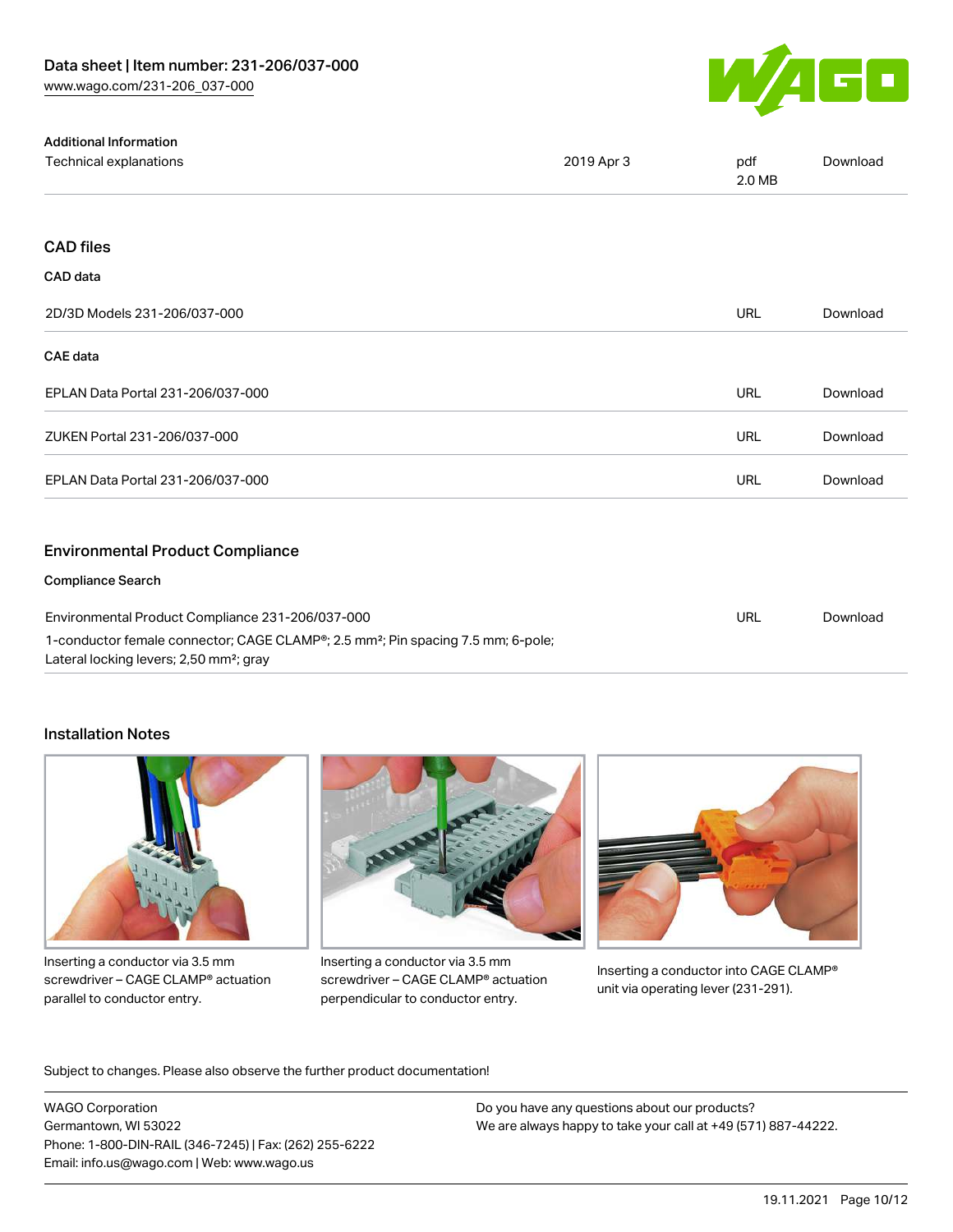



Inserting a conductor via operating tool.



Coding a female connector by removing coding finger(s).



Testing – female connector with CAGE CLAMP®

Integrated test ports for testing perpendicular to conductor entry via 2 or 2.3 mm Ø test plug

#### Installation

Subject to changes. Please also observe the further product documentation!

WAGO Corporation Germantown, WI 53022 Phone: 1-800-DIN-RAIL (346-7245) | Fax: (262) 255-6222 Email: info.us@wago.com | Web: www.wago.us